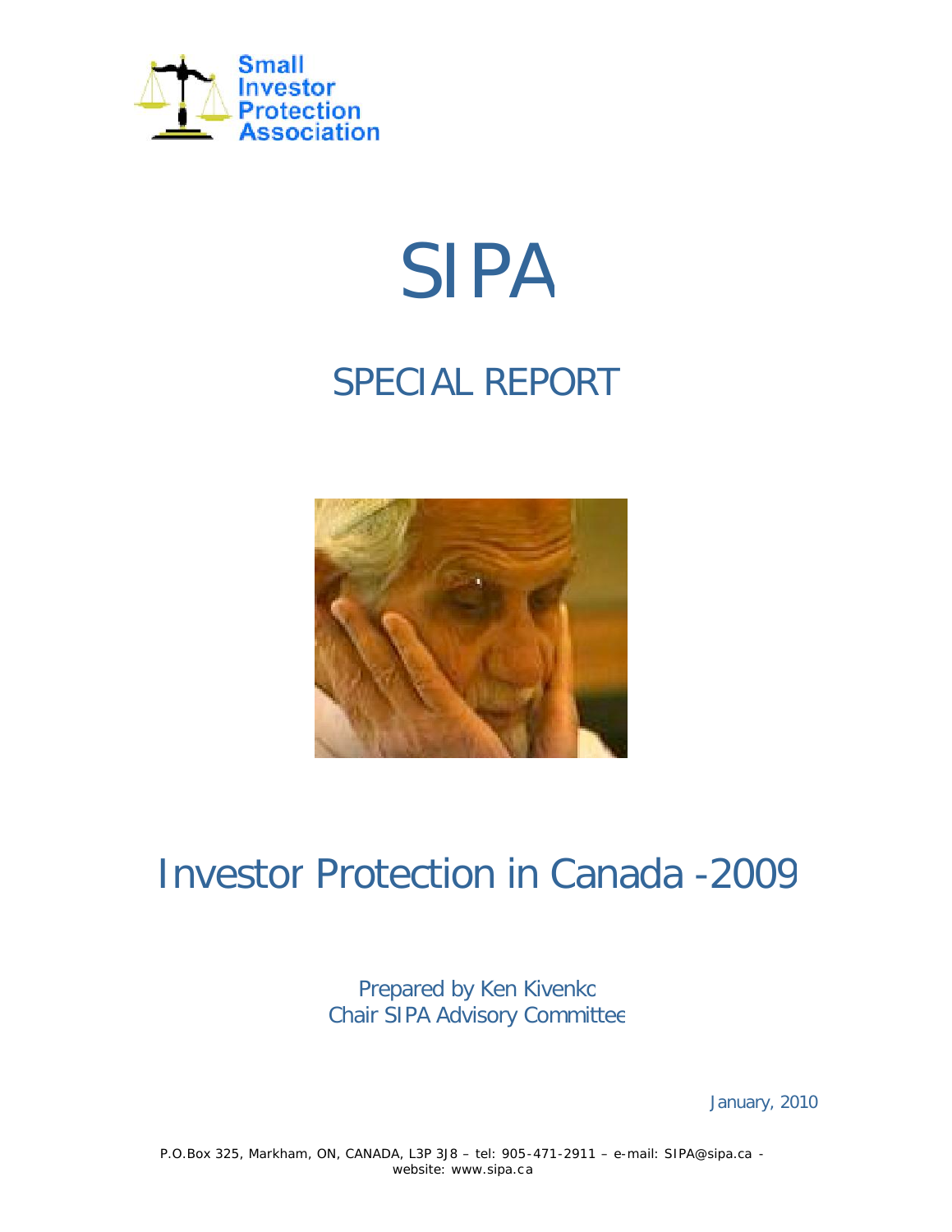

#### **INTRODUCTION**

Ken Kivenko, chair of SIPA's Investment Advisory Committee, prepared this timely report on Investor Protection in Canada in 2009. It's been an eventful year, and the way the events of 2009 are followed up by governments, regulators, corporations and consumer/investors will be crucial to the future financial security of all of us.

Ken's report provides an invaluable factual basis to establish where we are , and policy makers, regulators and consumer/investors would do well to read it carefully. Ken has tried to be scrupulously factual, but could not resist, on occasion, suggesting not only where we are but where we urgently need to go. You will be hearing more from SIPA about this in the coming year.

In 2004, SIPA prepared a five year report entitled "The Small Investors' Perspective of Investor Protection in Canada". The report was delivered to 25 of the top regulators and responsible government officials across Canada. Its purpose was to raise awareness and ensure that leaders were fully aware of how the regulatory regime was failing to protect consumer/investors. David Brown, then Chair of the Ontario Securities Commission said the SIPA Report led directly to his arranging the Ontario Securities Commission (OSC) Town Hall Event in 2005 that attracted approximately 500 persons.

In early 2005 SIPA made an unsolicited submission "It's a Matter of Trust" to the Senate Standing Committee on Banking Trade and Commerce that was a 20 -page condensed version of the 100-page SIPA Report. This resulted in SIPA bein g invited to Ottawa to appear before the Senate Committee. Advised of the Town Hall Event that was to take place, the Senate Committee asked SIPA to report back, and asked David Brown to appear before the committee. The OSC failed to follow up with any more similar Town Hall Events. They did establish an Investor Advisory Committee that was disbanded two years later without any public report.

In 2008 the Government established the Expert Panel on Securities Regulation to make recommendations on securities regulation. Again SIPA made an unsolicited submission "Because They Can" to the Expert Panel and was subsequently invited to participate in roundtable discussions in Toronto . The Expert Panel's Final Report included some of SIPA's recommendations , including regulatory power to order restitution for victims of wrongdoing , and an Investor Protection Fund funded by the industry to pay for restitution.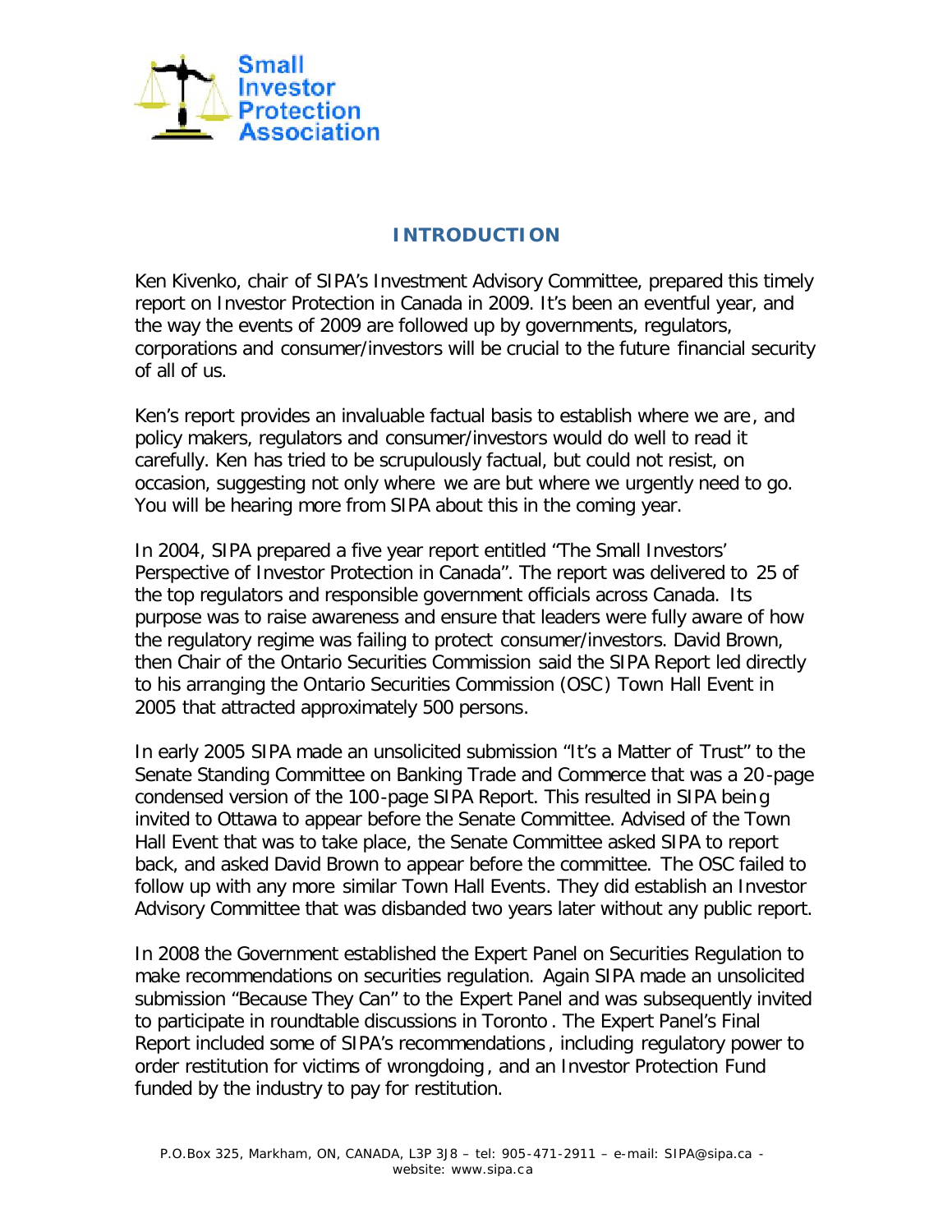

With the Final Report in hand, the Government established the Canadian Securities Transition Office (CSTO ) chaired by Douglas Hyndman, former Chair of the British Columbia Securities Commission, to review and recommend action for the transition period. SIPA has already met with the CSTO and will continue to participate in a dialogue.

Although the regulators including the provincial Securities Administrators and Self Regulatory Organizations claim to provi de investor protection and claim to be working towards harmonization, the fact that the British Columbia Securities Commission introduced an alphabetical list of disciplined persons about ten years ago to assist consumer/investors to carry out due diligenc e in selecting an industry labeled "Financial Advisor" (sales person) the other CSAs have not followed suit. In fact the CSAs have a national registration database that provides a search mechanism to locate individuals but Ontario does not participate and it seems not to be user friendly.

There are other indications that industry/regulators are failing to protect investors but rather are deceiving consumer/investors by creating the illusion that the investment industry is well regulated and protects investors. One notable indicator is that registered representatives had been registered by the regulators as sales representatives, yet the regulators allowed the industry to label these sales persons as "Financial Advisors", "Investment Consultants" and other titles to mislead the public. Regardless of the titles carried by these industry representatives, they should be held accountable as they are dealing with consumer/investors' financial futures and have fiduciary responsibility.

As a follow-up to the SIPA Report on investor protection six years ago, this "Investor Protection in Canada – 2009" report is essential reading to all wanting to understand the crisis of investor protection in Canada, and to do something to remedy it.

Stan Buell, P.Eng. Founder and President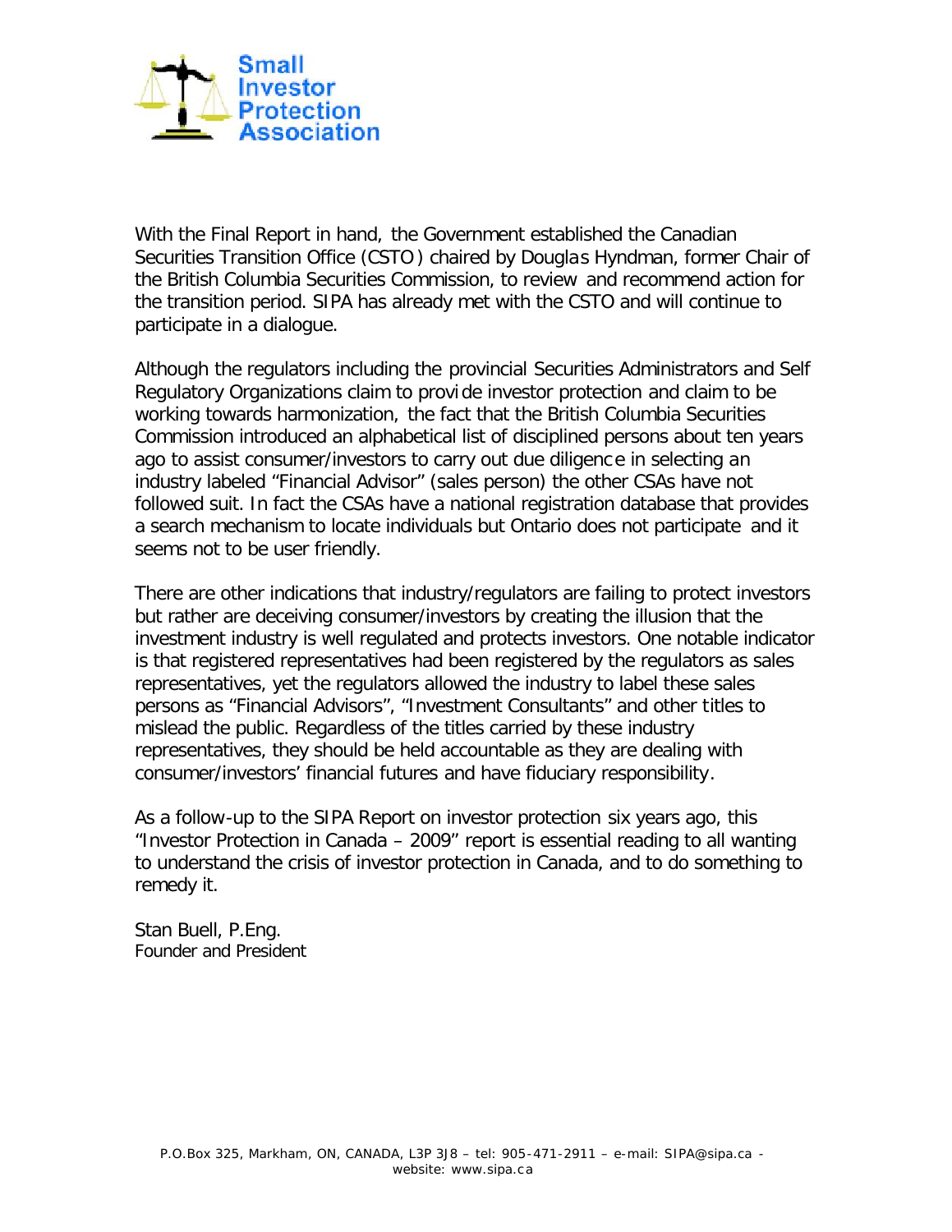

### **INVESTOR PROTECTION IN CANADA - 2009**

While equity markets improved, progress on investor protection stalled. Chairpersons of provincial securities regulators boasted about their wonderful contributions to regulation, but little real progress was achieved. Billions of dollars were lost to unsuitable investments, excessive fees and leveraging, misleading marketing, Ponzi schemes and crooked advisers and brokers. While the rest of the world is tackling fundamental issues, our regulators tinker with minor adjustments to regulations. Ottawa at least took the first steps toward a national regulator.

While the impact of deficient investor protection is financially enormous, the collateral damage is often more devastating. Besides losing their lif e's savings, victims of financial assault are affected in many ways:

- Adversely impacts their health and accelerated their ageing
- Eliminates their capacity to trust other people
- Destroys their sense of self- respect and their dignity
- Creates a sense of hopelessness -an abyss of shame and self-doubt •
- Paves the road for many of them to near destitution.
- Causes terrible stress within families •
- Causes them to have to get part-time jobs to help make up for the losses, despite their ill-health
- Destroys hope of leaving a legacy to family members
- Contributes to marital breakdown, severe emotional distress, nervous breakdowns, heart attacks, drug over-dose and even suicide.

We thank all the contributors to this Report and regret we could only cover a tiny fraction of the debacles, scams, deceptions, fiascos, pension fund collapses and injustices submitted.

#### **2009 trend not reassuring**

The following are only some of the events in 2009 impacting consumer/investors:

Early in 2009, Manulife Securities Investment Services Inc. was fined \$200,000 and costs of \$50,000 for its lack of disclosure related to its relationship with Portus Alternative Asset Management Inc. by the Mutual Fund Dealers Association of Canada (MFDA) The fines were related to allegations that Manulife had a referral arrangement with Portus Alternative Asset Management Inc. between 2003 and 2005, and failed to disclose to its clients a component of the compensation that it received under this arrangement. Portus went bankrupt in 2005 as a result of "misappropriation of investors' funds," and its co-founders have been charged with fraud. Its investors have endured emotional distress in addition to financial loss.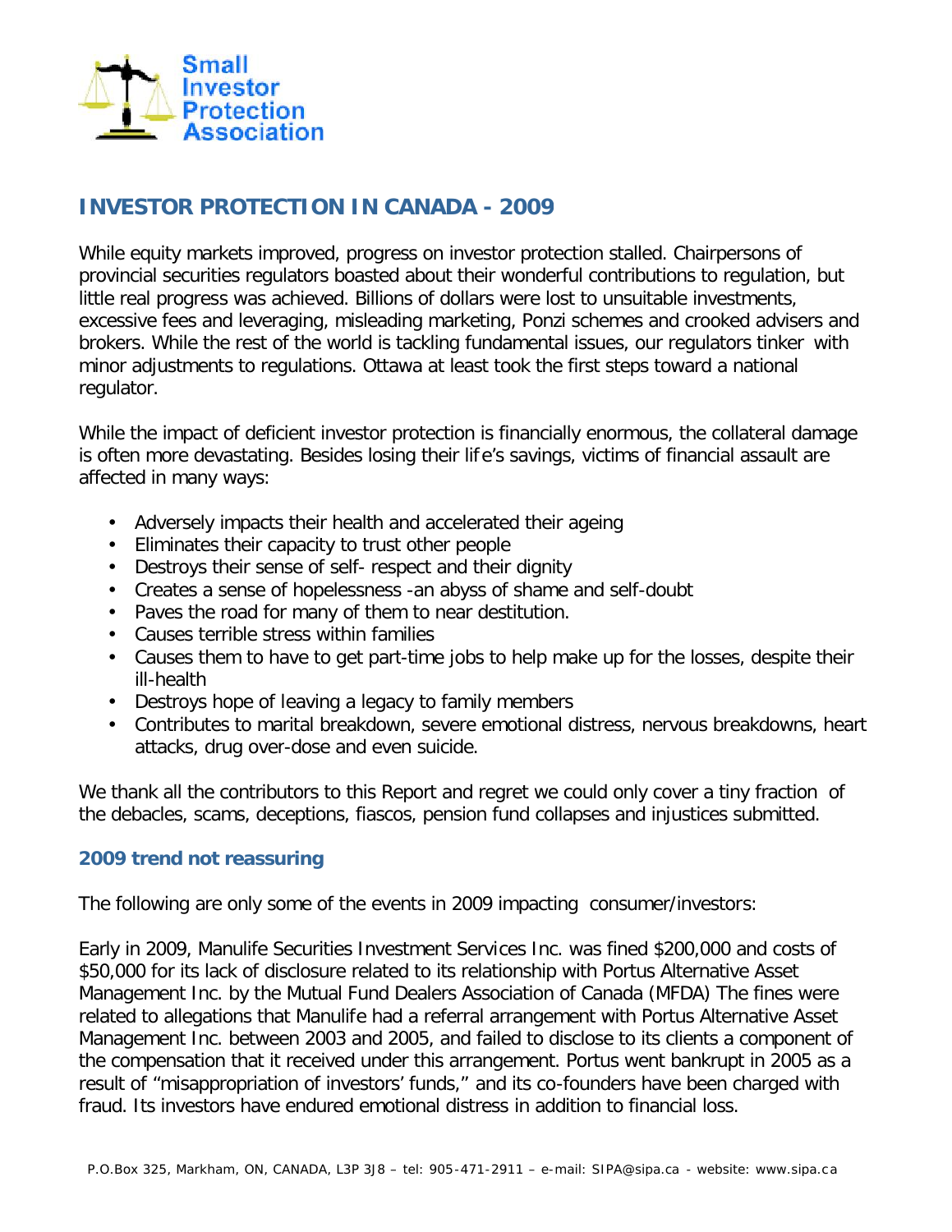

The availability of MFDA IPC (Investor Protection Corp) investor protection fund coverage (up to \$1 million for each of a client's aggregated general and separate accounts ) depends on the form in which the securities are held. IPC coverage provides protection only to assets held in nominee or dealer name rather than client name - roughly 80% of client mutual funds assets at most fund dealers are actually held in client name, so they are not insured by IPC. This restriction is not revealed to customers at point of mutual fund sale .

Canadian consumer/investors did not go unscathed by the US\$50-billion collapse of the Bernard Madoff hedge fund empire, potentially the world's largest ever fraud. Mackenzie Financial was affected; Tremont is one of the managers of the Mackenzie Alternative Strategies Fund and Monteith Illingworth, a Tremont company sp okesperson, confirmed that "there was exposure in that fund." The fund's investors lost 59% in 2008.

Two labour-sponsored funds - VenGrowth I and VenGrowth II - moved to a policy of annual distributions and ceased weekly redemptions in order to preserve shareholder value. In future, investors will receive a return through an annual distribution of the proceeds from the disposition of portfolio companies, rather than through weekly redemptions. At the end of December, VenGrowth I (formed in 1995) had \$45 -million in assets while VenGrowth II (formed in 2000) was home to \$255 -million in assets. About three-quarters of the investments in both funds were in private companies. The two funds have 2% management fees that will continue to be charged to investors trapped by the redemption restrictions.

The Ontario Securities Commission (OSC) alleged Fund manager Weizhen Tang was the "operating mind" of a scheme that had promised to pay investors weekly profits of 1% through investments in stocks, options, futures and mutual funds through stock markets in the United States, China and Hong Kong. The OSC froze Tang's Oversea Chinese Fund LP. The Commission said that "on the evidence presently available it would appear that almost all of the funds have been dissipated.

The Mutual Fund Dealers Association (MFDA) terminated the membership of Farm Mutual Financial Services Inc. and fined the company more than \$2.5 million for the sale of certain securities to unaccredited investors. The MFDA found that between June 2003 and April 2007, the firm approved and allowed the sale of debentures issued by FactorCorp Financial Inc. to approximately 680 clients without having conducted reasonable due diligence on the product and without having made reasonable inquiries to determine wh ether the product was suitable for sale to its clients. In May 2007, FactorCorp suspended redemptions, and two months later, the OSC issued a temporary Cease Trade Order. At the time, roughly \$49 million of Farm Mutual clients' debentures remained outstanding and unredeemed. In March 2008, FactorCorp went into bankruptcy. The MFDA also found that Farm Mutual failed to develop guidelines or investor profiles to identify clients for whom the debentures might have been a suitable investment. Unfortunately, other than writing up reports, nothing meaningful was done about it so investors now must try to recover damages via a class action lawsuit.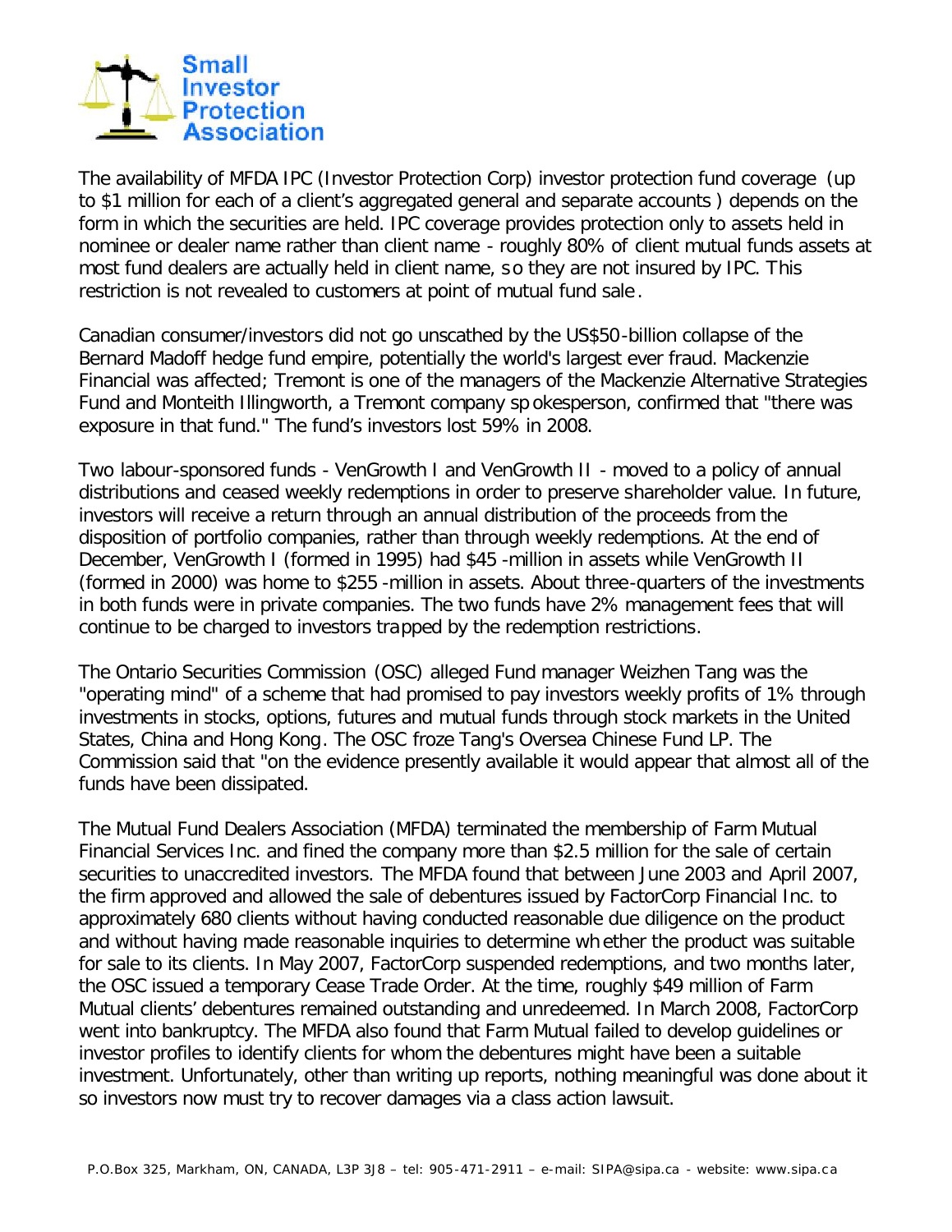

In a May, 2009 study of mutual funds in 16 countries, conducted by Chicago -based Morningstar Inc., Canada received a "C" for taxation and an "A " for transparency (in both the prospectus and reports segment), but the report criticized the Canadian mutual fund industry on fees and expenses, giving it the only "F" in this category. The Morningstar Global Fund Investor Experience report stated: "Canadian investors do not pay much attention to fees. Canadian investors are comfortable with the fees because they don't know how low these fees should actually be. Assets tend to flow into average-fee or higher-fee funds because Canadian investors use financial advisors to help them make decisions. Advisors direct client assets to funds that pay better trailers. And since the trailer is included in the Management Expense Ratio (MER), the result is that assets flow into higher-fee funds." Canadian fund MER's are among the highest in the world thus unduly restraining retirement portfolio growth.

A hearing panel of the Investment Industry Regulatory Organization of Canada (IIROC - at www.iiroc.ca ), imposed penalties on Dustin Rene Lamontagne for forging client signatures. The violations occurred when he was a registered representative with the Edmonton branch of CIBC Investor Services Inc. At a disciplinary hearing held in Calgary, the panel found th at in August 2006 Lamontagne forged 13 client signatures to his client investment plans and financial advice disclosure documents. The panel also found that on Oct. 23, 2006, Lamontagne misled CIBC by providing false information in respect of client signat ure irregularities, all involving his client investment plans and financial advice disclosure documents. Adulteration of documents, including Know Your Client (KYC) happens far too often with potential adverse consequences for consumer/investors.

Former OBSI Chief David Agnew had this to say upon his departure "I think we said at the time that [the withdrawal of RBC Banking] from the federal banking ombudsman body, Ombudsman for Banking Services and Investing is a threat to the integrity of the system. I mean, everything that we're trying to do is to make sure that consumers have a single-window access to the complaints system ... and so I don't think that was helpful at all." Other self-critical comments by Agnew include:

"While we've made progress, complaint-handling in financial services has a long way to go."... "Instead of a proper response to the client, the firm has fired off a template letter dismissing the complaint, and has done none of the proper groundwork of responding to a client." (OBSI Newsletter, April 7, 2009)

"I think we've got a lot of work to do on the culture of complaint handling and dispute resolution in financial services." (Globe & Mail, May 14,009)

The controversial Sentry Select Diversified fund restructuring proposal put fo rth by the firm was approved by Unitholders but it contained a number of features that consumer/investors should not be exposed to. The proposal passed due to the ignorance of consumer/investors about their own true interests and the lack of any meaningful OSC intervention to protect consumer/investors. This case puts the integrity of the proxy voting system into disrepute and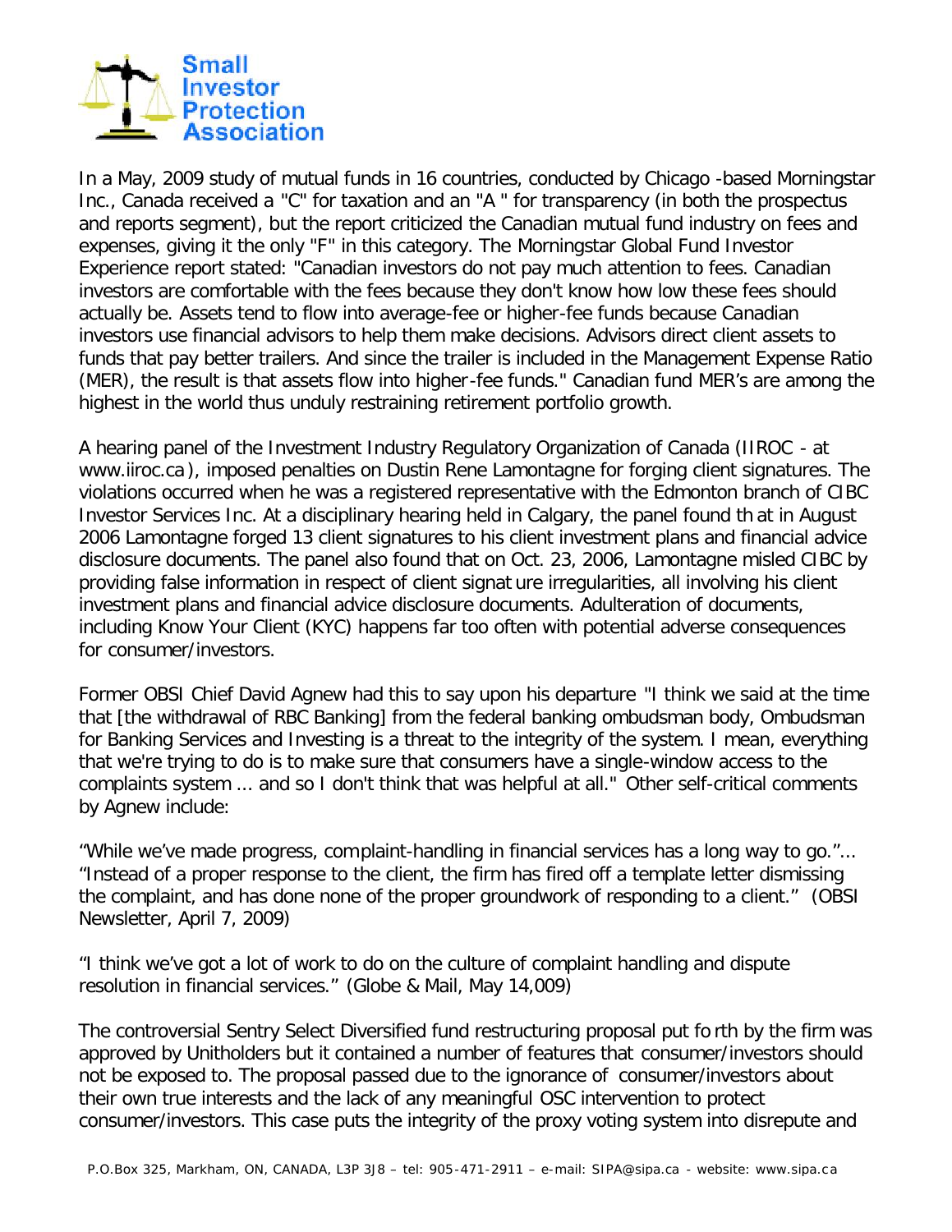

the OSC in an inexcusable position. Consumer/investors got caught in a situation they neither wanted nor needed.

A number of commentators including Rosen Associates, Morningstar and the Canadian Foundation for Investor Rights (FAIR) have demonstrated that leveraged ETF's (Exchange Traded Funds) are toxic for most consumer/investors. Issues include insufficient disclosure of risk in offering documents. SIPA has reported cases of significant losses due to defective advice by brokers. Other than an IIROC Cautionary Notice, we didn't see much investor protection action by regulators or an explanation on how such poorly worded prospectuses reached consumer/investors. Earl Jones, the unlicensed investment manager, now known as the mini-Madoff of Montreal, was accused of running a Ponzi scheme that may have cost about 150 consumer/investors in Canada and the U.S. up to \$50 million. On July 29, 2009 about 100 people attended a rally in front of the court that released Jones on \$30,000 bail. Hoisting placards that read "100 victims, 100 years," they called for U.S.-style jail terms while demanding that Québec drop its opposition to the creation o f a national securities regulator to replace Canada's controversial patchwork system of 13 regional authorities. Protest organizers couldn't accept that an unlicensed investment adviser - who allegedly bilked the elderly and disabled, along with relatives and lifelong friends - managed to openly conduct and advertise his services in Canada for decades. They can't believe a man accused of stealing millions was trusted to remain free while awaiting trial. And they couldn't understand the lack of co ordination that exists between securities regulators and Canada's three levels of police. The allegations against Jones have not been proven in court. But concerns over how authorities have handled the affair speak to a deeper problem.

JovFunds Management Inc. [JOV: TSX] suspended redemptions in its Deans Knight Income and Growth Fund [DKI.un: TSX] for up to 120 days to get more time to sell debt securities to pay for potential annual payout requests. The \$28 -million closed-end fund is run by Vancouverbased Deans Knight Capital Management Ltd. Three closed-end funds run by Toronto-based Northwater Capital Management Inc. also face problems in returning monies to investors because they are invested in hedge funds that cannot meet their own redemption requests.

In 2008 it was disclosed in the news that the OSC Investor Advisory Committee (IAC) was defunct. It was to be a listening post for consumer/investor concerns. It ended without explanation at the end of 2007. It was publicly criticized suggesting it was nothing more than a rubber stamp for the OSC. The Report on its demise, which was promised in a Nov ember 2006 speech by OSC Chair David Wilson, had to be obtained via Access to Information. The report includes a detailed discussion of deficient complaint handling which may explain why the OSC may have not wanted its release. Despite intense criticism, the Commission has not reestablished an IAC.

A new consultation regime was implemented - the Joint Standing Committee on Retail Investor Issues. Not surprisingly there are no representatives for consumer/investors on the committee. But presentations at the Ontario Standing Committee on Government Agencies have prompted the OSC to seriously consider re-establishing its connection with consumer/investors. This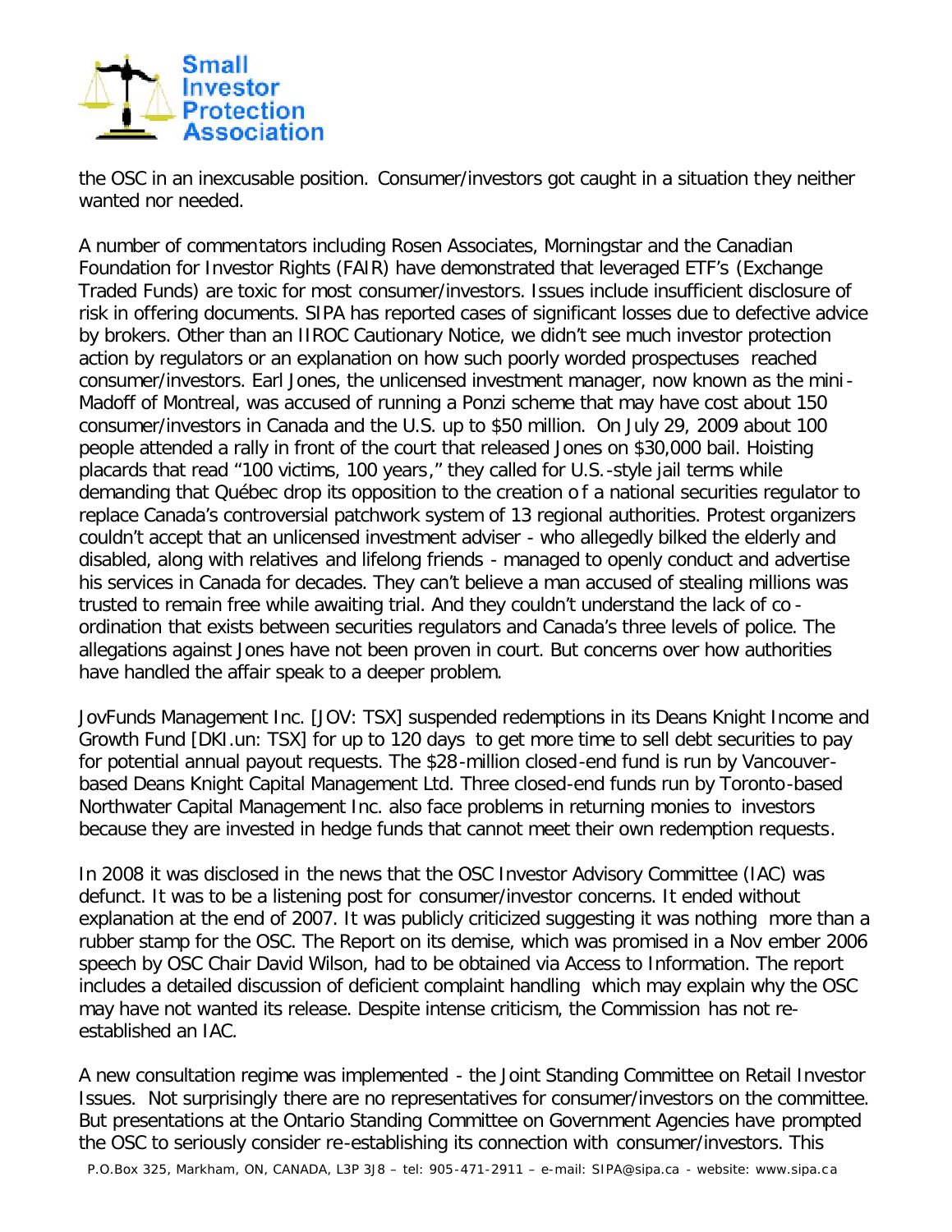

consideration doesn't apparently include an OSC Investor Town Hall. The last one, held in 2005, was tumultuous to say the least. There has not been a similar event since.

The CSA's proposed Fund Facts disclosure document is geared to a Grade Six reader. Under the proposed disclosure framework, delivery of the Fund Facts before or at the point -of-sale would be required for all initial purchases of mutual funds that are recommended by a so-called "Financial Advisor" (read salesperson). Prospectuses will now only b e delivered on request. Unlike the equivalent form in the U.S. no performance benchmark is required to be provided. We expect a major issue to develop regarding whether or not a fund purchase was driven by a so-called "Financial Advisor" (read salesperson) or the consumer/investor. Overall, the latest proposal isn't acceptable to investor advocates. Fund industry lobbyist Investment Funds Institute of Canada (IFIC) still wants to challenge delivery requirements and continue talks though it's been a decade in incubation.

In June, the Honourable Jim Flaherty, Minister of Finance, announced the establishment of Canada's Task Force on Financial Literacy to help create a cohesive national strategy to support initiatives across Canada aimed at improving financial education. The task force will be chaired by Donald A. Stewart, Chief Executive Officer of Sun Life Financial Inc. L. Jacques Ménard, Chairman of BMO Nesbitt Burns, will be the Vice -Chair. No investor advocacy or consumer/investor groups were consulted or appointed as members. Can we expect financial service industry leaders to provide the education consumer/investors need to protect themselves against financial deception, against corporate law -breaking and regulation evasion or against abuse by ignorant or criminal so-called "Financial Advisors" ( salespersons)? Could such a Task Force remotely achieve Ottawa's professed goal of setting up an independent task force to help Canadian consumer/investors better understand the financial products and services that are available to them and the implications of the financial decisions that most often are made for them by so-called "Financial Advisors" ( salespersons)?

The Ombudsman for Banking Services and Investments (OBSI, at www.obsi.ca ), the national dispute-resolution service for Canadian consumer/investors, has never been busier dealing with complaints. By the end of 2009, complaints at OBSI were estimated to reach around 1,000, up nearly 50% from the previous year's 670 cases, according to Doug Melville, the newly appointed Ombudsman and chief executive of OBSI. Investment-related cases alone are expected to increase by 59% from last year's total of 346. In 2008, investment-related cases at OBSI increased by 54% from 2007. H istorically, OBSI has received an equal number of banking and investment-related complaints. But over the last year, about 60% of the complaints have been investment-related. Between November 2008 and August 31, 2009 , OBSI had opened a total of 744 cases, almost 60% of which were investment-related ones. OBSI usually targets to resolve 80% of the cases it receives in 180 days, but this goal is proving to be difficult given the explosion of cases, resulting from flawed industry complain t handling processes and biased/incompetent advice.

P.O.Box 325, Markham, ON, CANADA, L3P 3J8 – tel: 905-471-2911 – e-mail: SIPA@sipa.ca - website: www.sipa.ca A review of MFDA cases reveals unsuitable investments, misappropriation of funds and fund churning are systemic. In Canada, commission-paid stockbrokers and mutual fund sellers do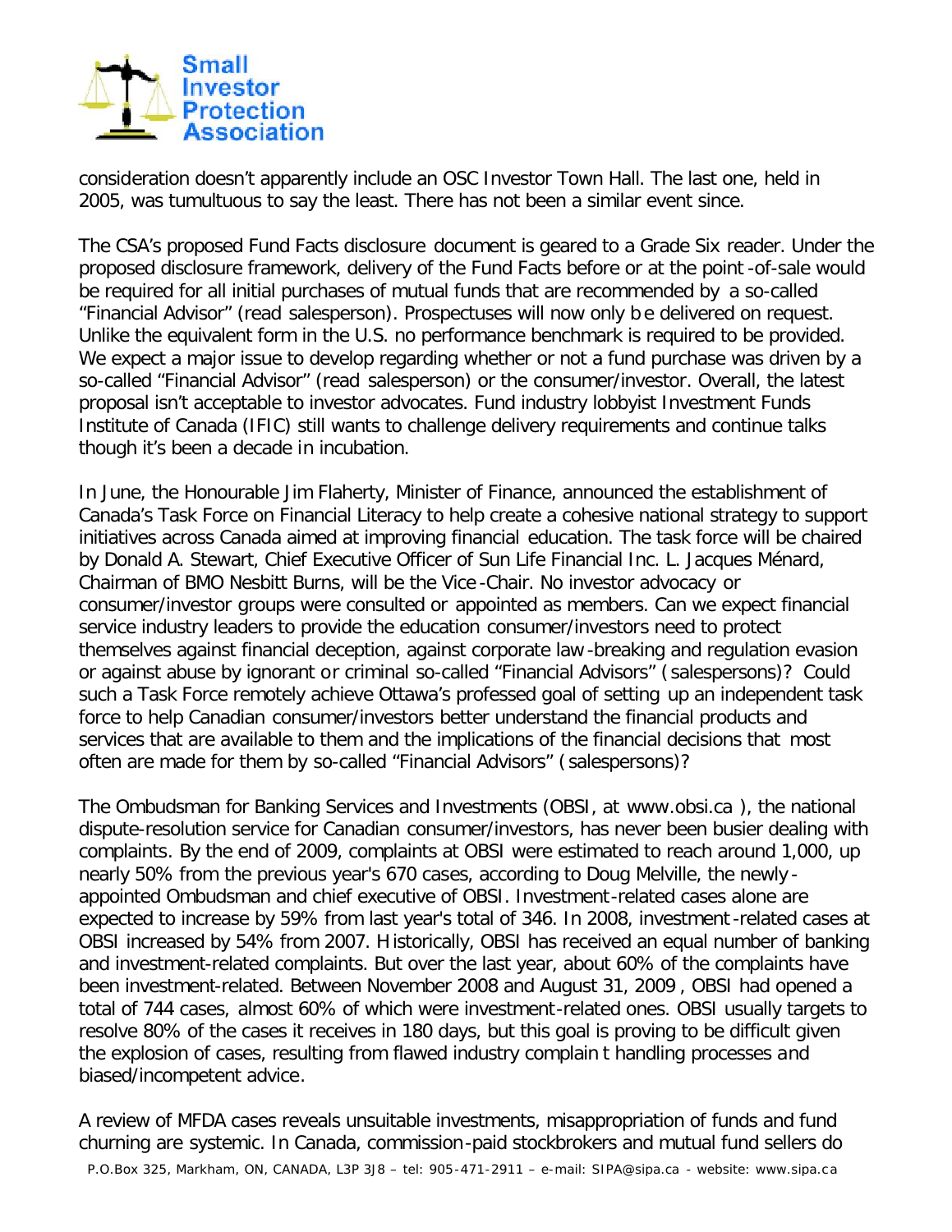

not have a legal duty to put a client's needs ahead of their own. Don't assume your so called "financial advisor" (salesperson) is just facing a conflict-of-interest. He/she may also be unqualified to design portfolios and manage risk and taxes. Regulators continue to permit mutual fund salespersons to be registered with minimal formal education and training, and allow the firms to call them "Financial Advisors"

A recent survey of Chartered Financial Analysts (CFA) revealed concerns about "advisor" conflicts-of-interest and competency. The CFA is recognized as a sign of professional excellence in the global investment community. CFAs must pass three rigorous examinations and complete several years of qualifying work experience. Survey respondents showed little change in their views about the ethics of market participants from last year to this year. They do not want individual investors to suffer unnecessary losses due to unsuitable advice. Here's what they said about weaknesses in Canada's securities regulatory system:

"Does not provide enough scrutiny that investors are receiving fair advice and service from investment advisers/brokers."

Investment industry groups "try to pretend that licensed salespeople are highly trained, when in fact the vast majority have little investment knowledge."

"Focus on the end consumer and the requirements that they need to make informed decisions – that is, transparency with respect to fees and commissions."

"There needs to be an office that can investigate real complaints/concerns raised by investors."

The MFDA gave DeThomas Financial Corp. a tap on the wrist for a breakdown of its Know Your Client regime: the sanctions were a modest \$10,000 fine, retention of an independent monitor to resolve compliance deficiencies , and payment of proceedings costs of \$2500.It's questionable whether such modest penalties act as deterrents and protect consumer/investors.

Canada may have excessively expensive mutual funds, but that comes, paradoxically, with poor performance. The Standard & Poor's Mutual Fund Performance Persistence Scorecard periodically provides semi-annual results on the persistence of top performing funds in the current market. These reports show performances of actively-managed mutual funds within their capitalization peer groups and monitor the consistency of their performance results.

For the first half of 2009, only 34.5% of Canadian Equity active funds were able to outperform the S&P/TSX Composite Index. Over longer periods, Standard & Poors continue to observe indices routinely outperforming the majority of domestic actively-managed funds. In three-year and five-year periods, only 16.7% and 7.6%, respectively, of actively managed Canadian Equity funds have outperformed the S&P/TSX Composite Index. Thus billions of dollars of consumer/investor investments are tied up in underperforming assets while high fees erode returns.

In August, The Canadian Foundation for the Advancement of Investor Rights ( FAIR Canada www.faircanada.ca ) called on the MFDA to review its by-laws to include at least two representatives with expertise in consumer/investor issues and perspectives on its Board of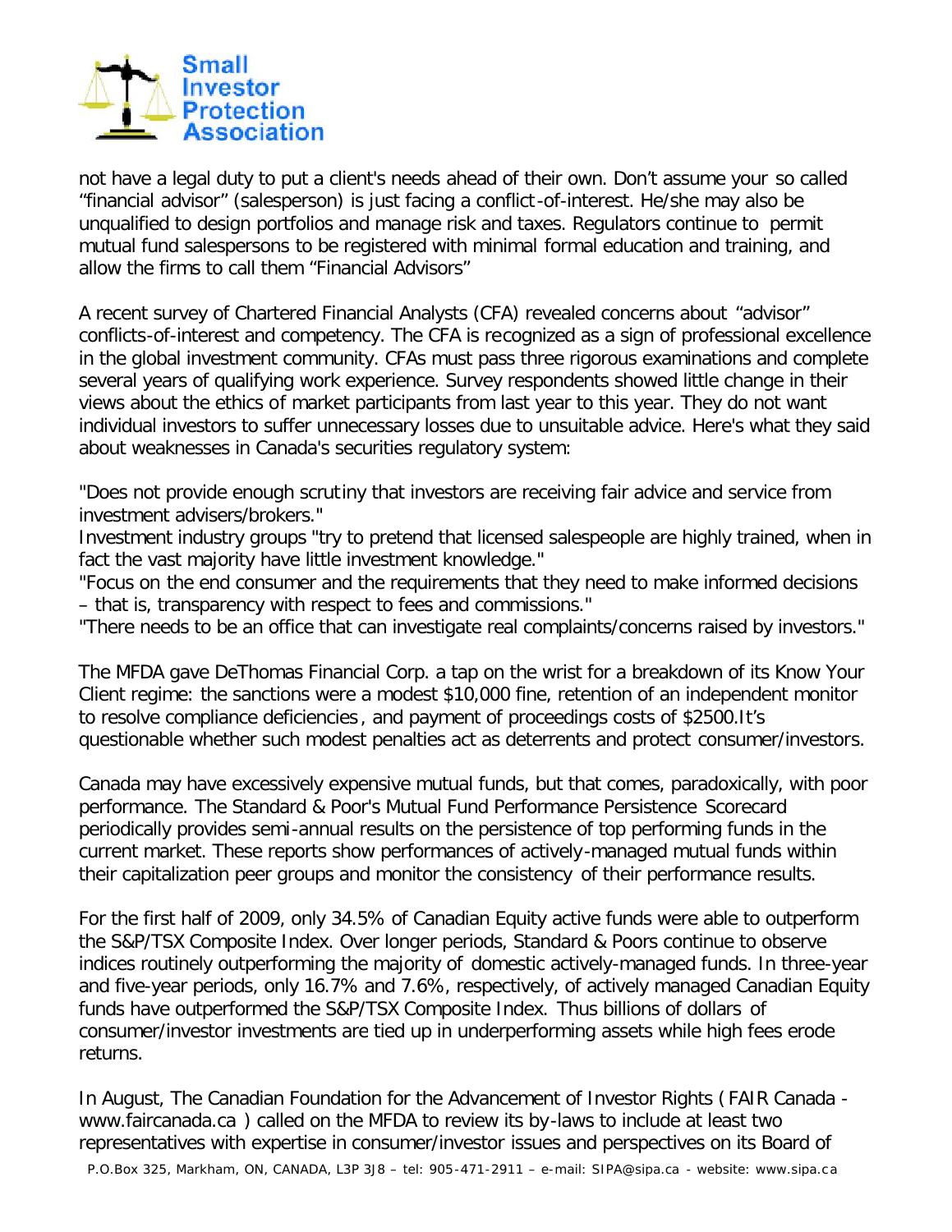

Directors. At this point in time, neither the MFDA nor the IIROC have consumer/investor representation on their Boards. FAIR has, in its submission to the Ontario Standing Committee on Government Agencies, called for the OSC to include an individual on its Board with retail focus. Such representation offers the opportunity of increased sensitivity to consumer/investor needs.

A group of aggrieved consumer/investors seeking redress from securities regulators in the wake of the collapse of the \$32 -billion non-bank ABCP market has accounts with some of the country's largest bank-owned investment dealers and two independent brokerages. Of the three dozen consumer/investors, representing families and individuals who were stranded with investments worth more than \$1-million each when the ABCP market seized up in August 2007, at least one has an account with Canadian Imperial Bank of Commerce, four with National Bank Financial and most of the remaining are with Canaccord Capital Inc. and Credential Securities Inc. Securities regulators in Ontario, Québec and BC, as well as the Investment Industry Regulatory Agency of Canada (IIROC), recently settled with seven banks and the brokerages that sold third-party ABCP investment products in the weeks shortly before the market collapsed. It's been two years of pain and suffering for these consumer/investors.

Having been granted full parole on a civil law se ntence for fraud, former Norbourg CEO Vincent Lacroix was less than a week away from sleeping in his own bed instead of in a halfway house. (He was originally sentenced Jan. 28, 2008 to 12 years behind bars – a term subsequently reduced to 8 1/2 years, then in Aug. 2009 to five years less a da y by the Québec Court of Appeal). Instead, he spent a night in a jail cell after shocking a courtroom by pleading guilty to nearly 200 criminal charges. He was accused of swindling 9,200 consumer/investors in his now-bankrupt Norbourg Group of mutual funds out of \$115 -million. The court was preparing to try Lacroix on multiple counts of fraud, conspiracy to defraud, conspiracy to commit forgery, fabricating documents and money laundering. About 10% of Norbourg victims b enefitted from a \$31-million financial-services compensation fund managed by the Autorité des marchés financiers and financed by dues from Québec's 40,000 investment representatives. Ontario has no investor compensation fund

Near the end of the third quarter of the year, Alberta RCMP arrested one man and was looking for another after the pair allegedly set up a Ponzi scheme that raised more than \$100 million from unsuspecting consumer/investors. Police say Milowe Allen Brost, 55, of Chestermere and Gary Allen Sorenson, 66, of Calgary gathered investments from people throughout Canada, the United States and internationally between 1999 and 2008. Brost has since been arrested, although Sorenson remains at large and is believed to be out of the country. It is unclear what has happened to the investments. Police say the scheme was based on gold investments. The suspects allegedly created Syndicated Gold Depository S.A., which was suppose d to loan money to a Merendon Mining Corp. Ltd. with a high rate of return. Consumer/investors were lured into investing due to the promises of high returns and tax advantages. Regulators and law enforcement watched passively for years as the pair worked their illusion and consumer/investors suffered.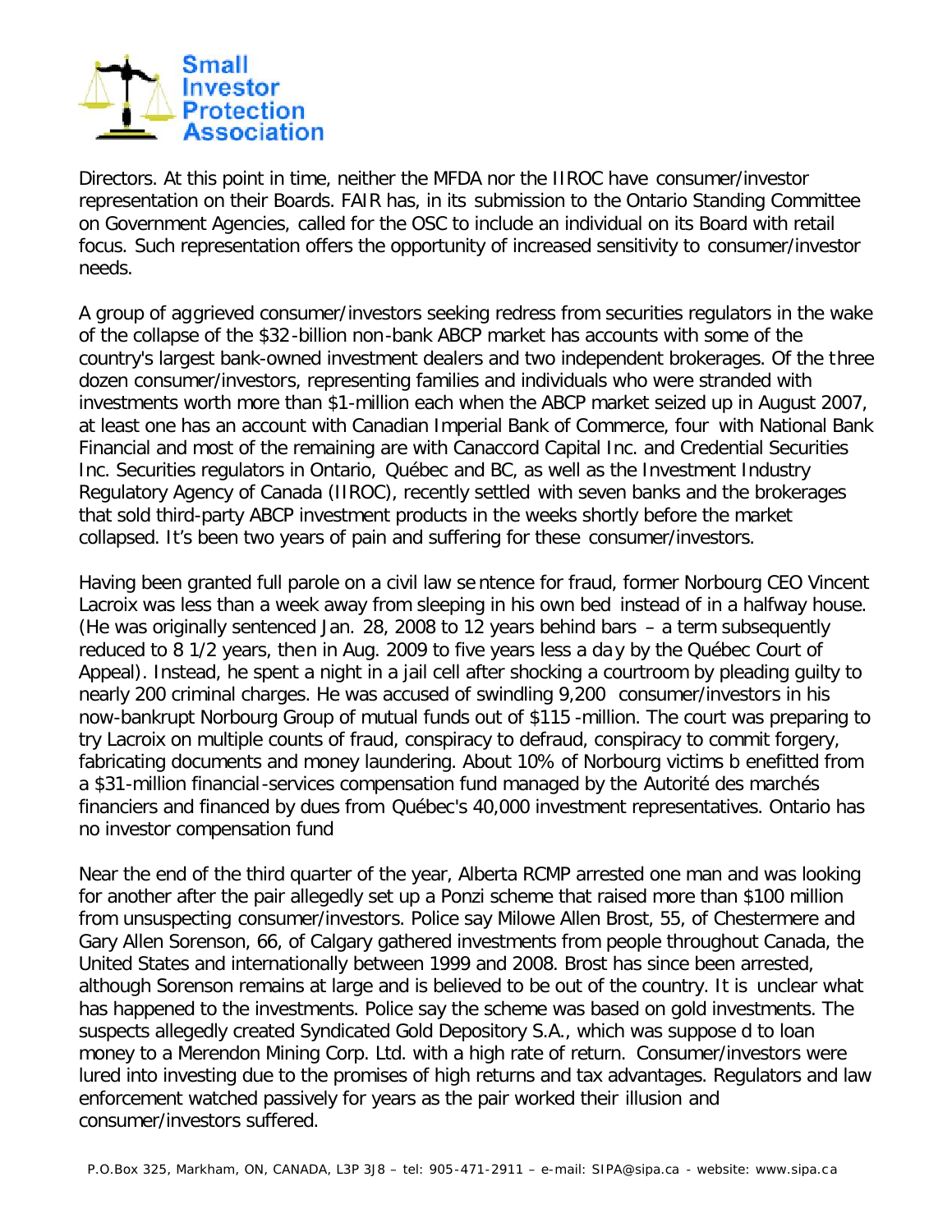

The Ontario government threatened Canada's mutual fund industry with a Public Relations offensive against high management fees charged to consumer/investors, unless fund executives mute their objections to proposed sales tax changes. Industry executives have complained that the government's plans to harmonize the provincial sales tax with the GST will siphon money out of the retirement nest eggs of Canadians. But after an article published in The Globe and Mail, officials in Ontario Finance Minister Dwight Duncan's office said they we re prepared to release a document on the negative impact of mutual fund management fees (MER) on consumer/investors if executives continue to complain in public. As a result it is expected that MER`s will rise in 2010.

When it comes to being seen to be ethical and trustworthy, physicians and pharmacists are tops with Canadians. Canadians, though, have no faith in business executives, stockbrokers or bankers. Seventy-seven per cent of respondents to the Nanos Research poll rated medical doctors as "high" or "very high" when it comes to honesty and ethics in their profession, while the figure was 73% for community pharmacists. Stockbrokers rated 18%.

The 2009 Ontario Securities Commission Compliance Team report found that some Portfolio Managers (PM) made exaggerated claims about their skills, performance or services. As in the previous fiscal period, some PMs did not disclose whether performance returns were gross or net of fees, or the names of the composites or pooled funds that the performance returns related to. Some PMs compared the return of their funds or accounts to benchmarks that, in staff's view, were inappropriate or misleading to clients. Such defective disclosures mislead consumer/investors and can lead to unsuitable investments and undue losses.

A November 2009 report by PricewaterhouseCoopers found that Canada was the fourth most fraudulent nation in the world - behind Russia, South Africa and Kenya. (http://www.pwc.com/gx/en/economic -crime-survey/download-economic-crime-peopleculture-controls.jhtml ).Regulators have yet to adjust to this disturbing reality.

Also in November, the Financial Consumer Agency of Canada released its 2008-2009 Annual Report. Incredibly, monetary penalties amounted to an insignificant \$50,000 down from last years minimal \$76,000. FCAC is responsible for ensuring that federally regulated financial institutions comply with federal consumer protection laws and regulations, and monitoring financial institutions' compliance with voluntary codes of conduct and their own public commitments. Like other regulators, investor protection does not appear to be a high priority.

In December, Coventree Inc. was charged by the Ontario Securities Commission as being at the centre of the Asset Backed Commercial Paper fiasco (ABCP ). As it turns out, the OSC itself had exempted the non-bank ABCP from being sold by prospectus. The \$32 billion Non - Bank ABCP was a Made-in-Canada defective investment product at the outset. It created a lot of unnecessary stress for Main Street as liquidity dried up in August 2007. In Dec., seven firms were fined a relatively small amount of \$138.8 million to put the disaster quietly to bed. It is alleged that Credential and Canaccord failed to take adequate steps to ensure that its Approved Persons understood the complexities of the third party ABCP and, in not taking these adequate